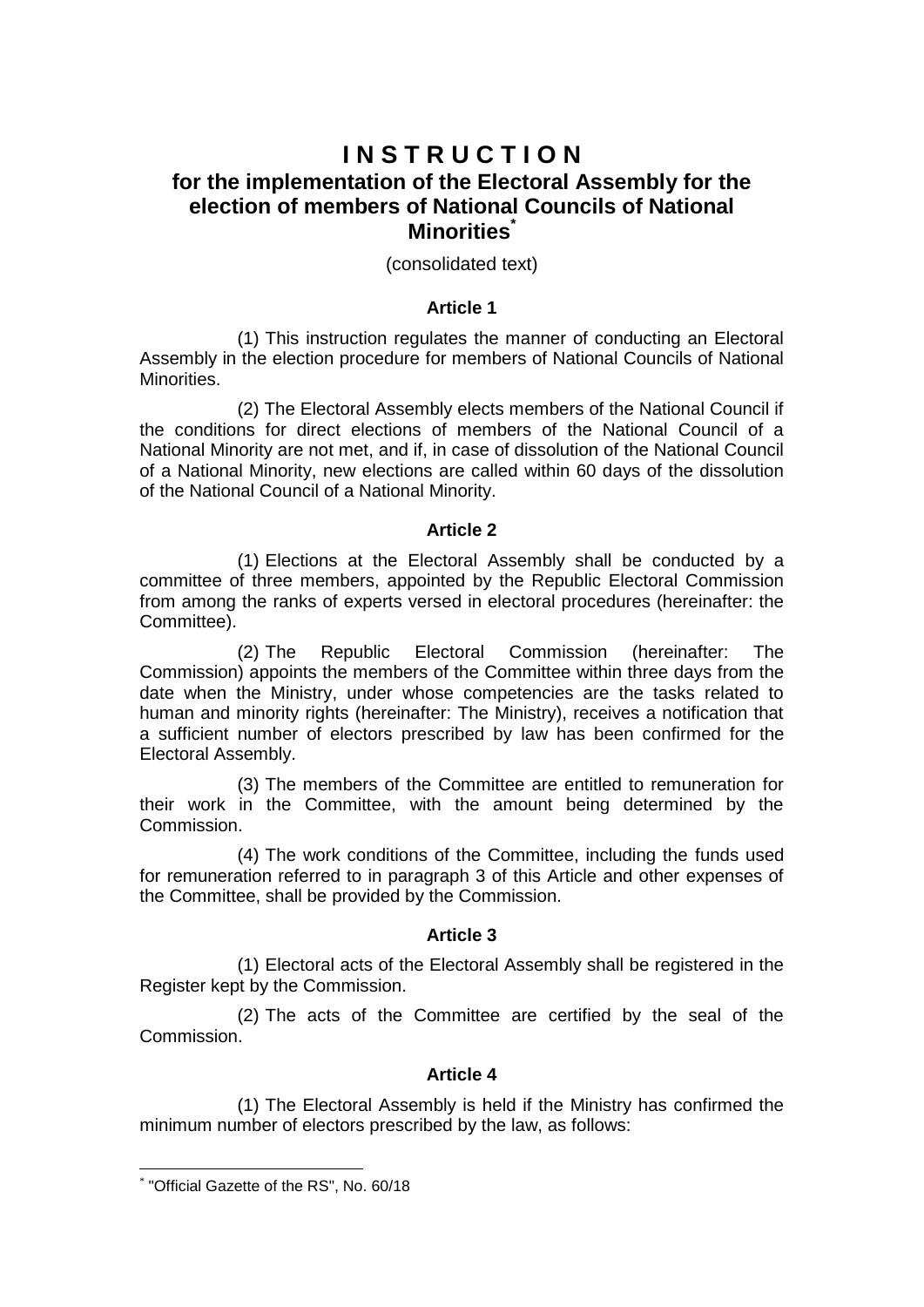1) at least 20 electors with national minorities whose number, according to the last census, amounts to less than 10,000 persons;

2) at least 30 electors with national minorities whose number, according to the last census, amounts to more than 10.000 persons but less than 20,000 persons;

3) at least 45 electors with national minorities whose number, according to the last census, amounts to more than 20.000 persons but less than 50,000 persons;

4) at least 60 electors with national minorities whose number, according to the last census, amounts to more than 50.000 persons but less than 100,000 persons;

5) at least 100 electors with national minorities whose number, according to the last census, amounts to more than 100,000 persons;

(2) In the event that the minimum number of electors referred to in paragraph 1 of this Article is not confirmed, the Ministry shall reach a decision on termination of the procedure for election of the members of the National Council, which shall be published in the "Official Gazette of the Republic of Serbia", 25 days before the day of holding the Electoral Assembly.

#### **Article 5**

If the Ministry has confirmed a sufficient number of electors in terms of Article 4 of this Instruction, i.e. if the requirements for holding the Electoral Assembly are fulfilled, in order to hold the elections for the members of the National Council within the Electoral Assembly, it is necessary that at least one half of the confirmed electors attend the Electoral Assembly, and not less than the minimum number referred to in Article 4 of this Instruction.

#### **Article 6**

(1) After the opening of the Electoral Assembly, the Committee shall note and communicate the number of electors present, based on the list of electors whose electoral application has been confirmed, which the Ministry has submitted to the Commission.

(2) The Committee establishes the identity of the electors by examining his/her ID card.

(3) In addition to his/her ID card, the elector can prove his/her identity with a valid travel document (passport).

(4) The present elector is considered to be an elector that arrives at the Electoral Assembly and announces its presence up to the time determined for the opening of the Electoral Assembly.

(5) After establishing the number of electors present, it will no longer be possible to announce the presence of an elector.

(6) If the conditions for the holding of the Electoral Assembly are not met, in terms of the required number of electors present, the Committee concludes the Electoral Assembly and immediately thereafter reaches a decision on suspension of the procedure of election of the National Council.

(7) In the event that a sufficient number of electors are present, the Committee notes that the conditions for the election of members of the National Council are fulfilled, and communicates the number of members of the National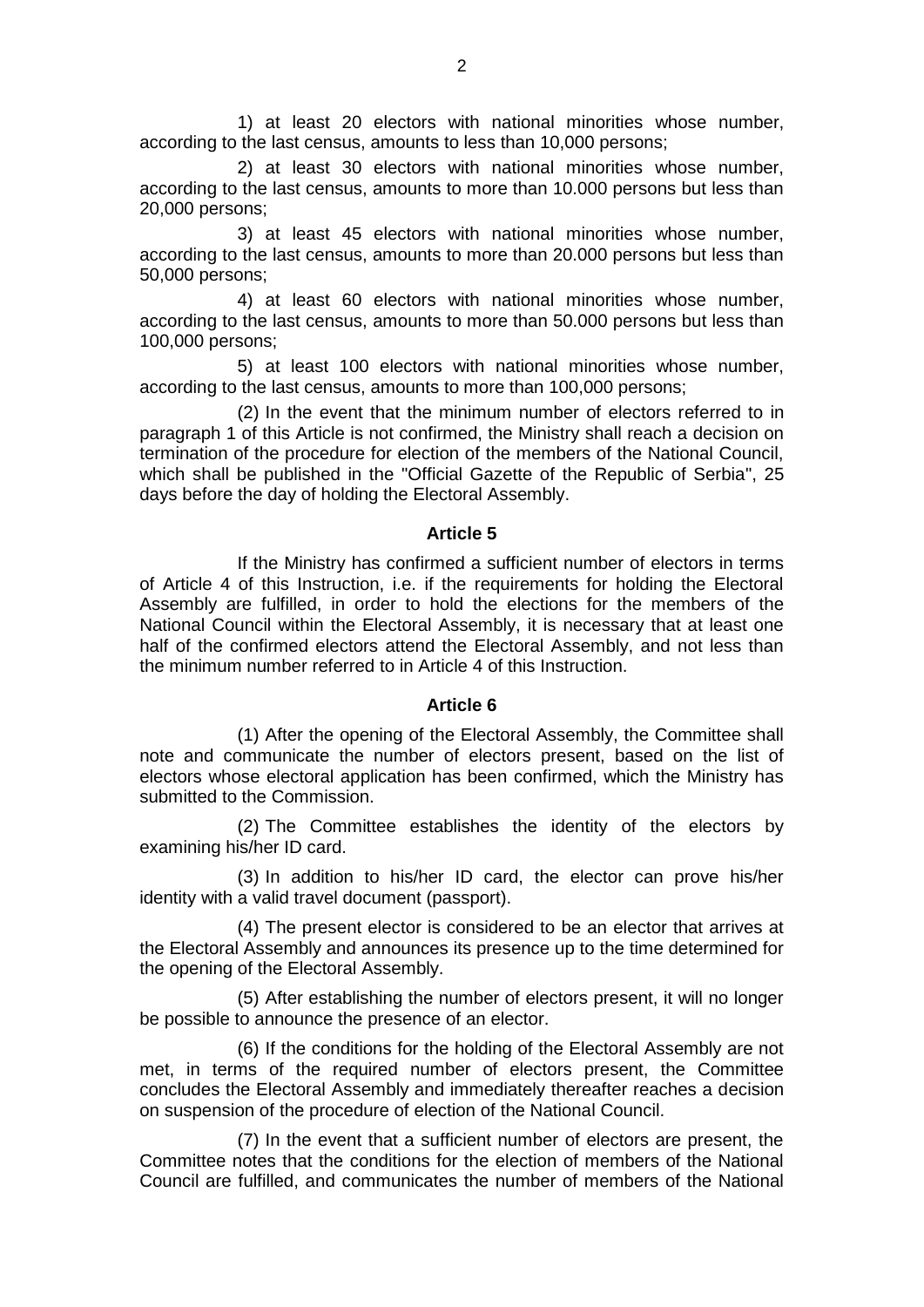Council to be elected and the minimum number of electors who may propose a list of candidates. After that, the Committee invites the electors to submit their lists of candidates for the members of the National Council and sets a break for proposing a list of candidates.

(8) A pause for submitting a list of candidates may not last longer than four hours.

## **Article 7**

(1) The list of candidates for members of the National Council of a National inority (hereinafter: The list of candidates) may be proposed by at least one fourth of the present electors.

(2) The list of candidates shall be submitted on the form prescribed by the Commission, and the data shall be entered in Serbian language, according to the Serbian orthography. The name and surname of the candidates may also be indicated according to the orthography and script of the national minority.

(3) The list of candidates must contain at least one third of the candidates of the number of members of the National Council to be elected, with the maximum number of candidates being the exact number of members of the National Council to be elected.

(4) The elector who is the list leader for the list of candidates must be designated on the list of candidates.

(5) The list leader for the list of candidates shall be deemed to be the representative of the proposers of the list of candidates.

(6) On the list of candidates, at least one candidate (a member of the sex that is less represented on the list) must be among each of the three candidates in the order on the list (the first three positions, the second three positions, and so on until end of the list).

(7) The elector can participate in proposing only one list of candidates.

(8) If the same elector is present among the proposers of more than one list of candidates, it will be considered that he had participated in proposing a list of candidates that has been submitted at the earliest date.

## **Article 8**

(1) A candidate for a member of the National Council that is present on the list of candidates can be an elector or a voter registered in a special voter register of a national minority whose National Council is elected.

(2) If there is a voter or elector who is not considered to be present on the list of candidates in terms of Article 6, paragraph 5 of this Instruction, a certified statement of the voter, i.e. the elector shall be attached to the list of candidates on the acceptance of a candidature for a member of the National Council on the form prescribed by the Commission. With this statement, the voter. i.e the elector accepts that a particular elector shall include him on the list of candidates in the proposal of which the said elector participates.

(3) Electors that are deemed to be present in terms of Article 6, paragraph 5 of this Instruction do not submit a statement of accepting the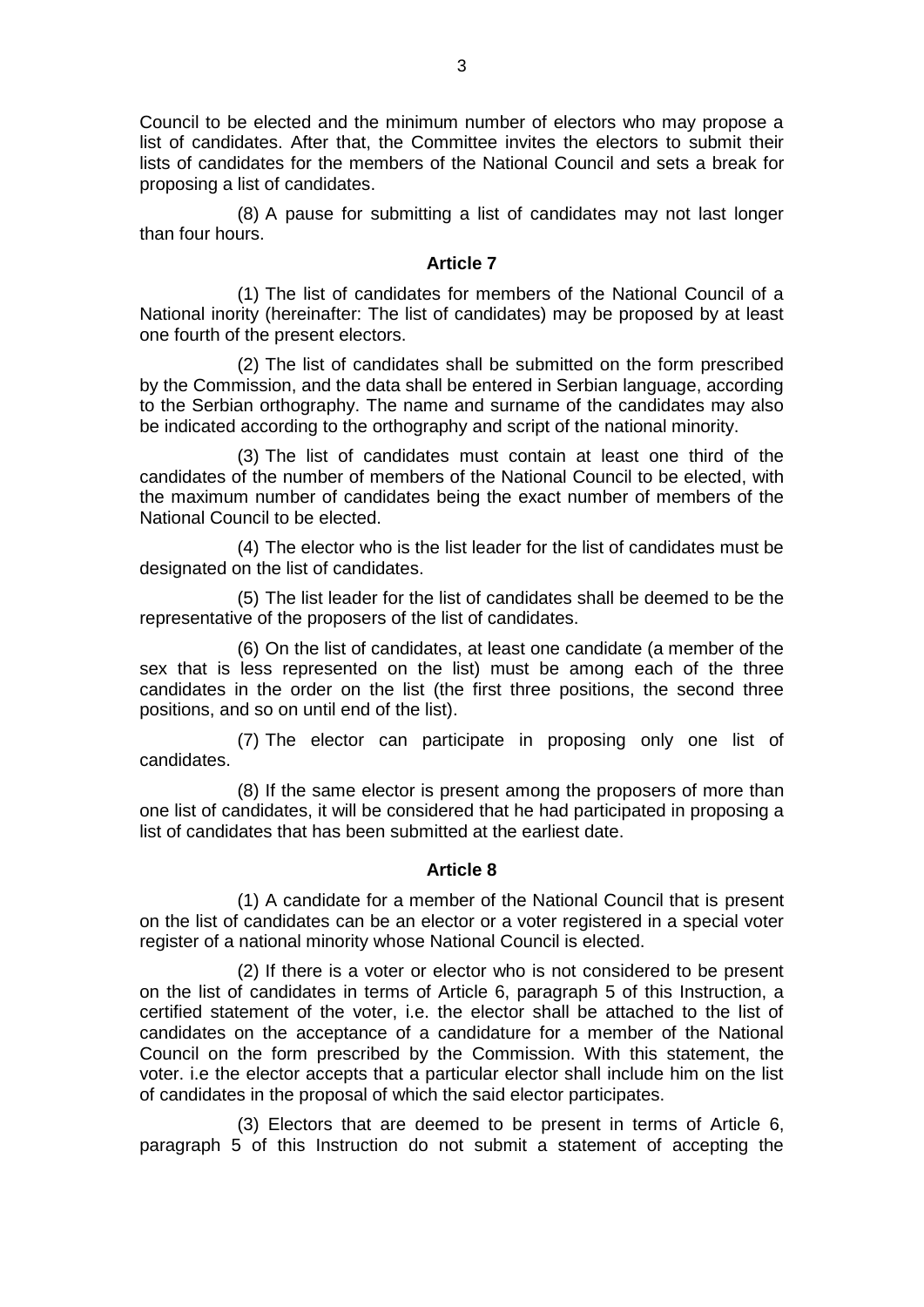candidature, since their signature among the proposers of the list of candidates shall be considered to be acceptance of the candidature.

(4) If there is an elector on the list of candidates that is considered to be present, yet his signature as one of the proposers of the list of candidates is missing, the list of candidates shall be considered to contain a defect which is an obstacle to its announcement.

## **Article 9**

(1) Upon the expiration of the break set for the proposal of the list of candidate, the Committee shall note the number of submitted lists of candidates and, on that occasion, communicate the names of the candidates per the lists of candidates, as well as the names of the electors who have supported each of the lists of candidates. The Committee shall then call on the present electors to submit any objections to the submitted lists of candidates.

(2) If there are no lists of candidates submitted, the Committee concludes the Electoral Assembly and immediately reaches a decision on suspension of the procedure of election of the National Council.

(3) If at least one list of candidates is submitted, the Committee shall set a break for the purpose of verifying the fulfilment of the requirements for the submission of the list of candidates to be announced.

(4) In the procedure of the check-up referred to in paragraph 3 of this Article, the Committee shall be assisted by a representative of the ministry responsible for keeping a special electoral list of the national minority, in order to check whether the candidates for members of the National Council are registered on a special electoral list of a national minority whose National Council is being elected.

#### **Article 10**

(1) After checking the submitted lists of candidates, the Committee announces which list of candidates meets, i.e. does not meet the conditions for announcement.

(2) After the announcement referred to in paragraph 1 of this Article, it is no longer possible to withdraw the candidature, i.e. the signature of support to the list of candidates.

#### **Article 11**

(1) In the event that a list of candidates contains a shortcoming that prevents its announcement (the list of candidates has not been proposed by a sufficient number of electors; the list of candidates does not meet the requirements regarding the number of candidates and/or the representation of the less represented gender on the list of candidates; the certified statement of the voter, i.e. the elector on accepting the candidature has not been submitted, or the submitted statement has not been duly filled in and/or certified, or the proposed candidate has not been registered on a special electoral list of the national minority whose National Council is elected, or the elector who is on the list of candidates is deemed to be present but is not among the proposers of the list of candidates), the Committee reaches a decision with which it orders the list leader for the list of candidates to resolve the noted shortcomings within one hour.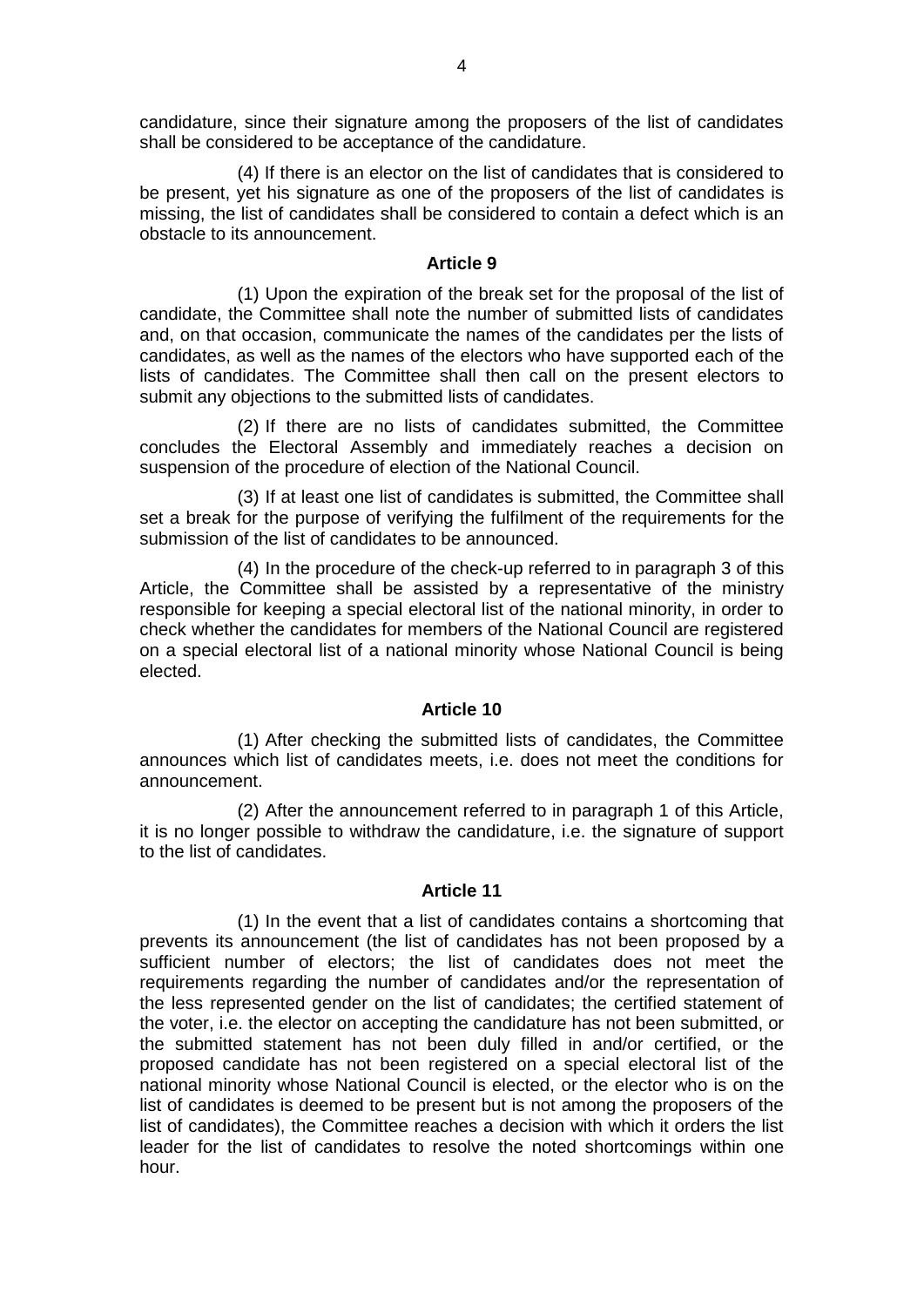(2) The shortcomings of the electoral list are eliminated by supplementing the list of electors which propose the list of candidates, by supplementing the list of candidates up to the required number of candidates, by changing the order of candidates on the list of candidates, or by withdrawing the candidates from the list of candidates.

(3) Upon the expiration of the deadline for the elimination of shortcomings, the Committee shall determine whether the list leader for the list of candidates has acted upon the decision for the elimination of shortcomings, and shall reach a decision on the announcement of the list of candidates or a decision on its rejection.

#### **Article 12**

(1) The Committee shall announce the lists of candidates that meet the requirements for announcement, in the order of their submission, and shall reach a decision which whish it shall determine the ordinal number of each list of candidates.

(2) When announcing the list of candidates, the Committee shall announce the names of candidates on the list of candidates.

(3) After the announcement of the list of candidates, it is no longer possible to withdraw it.

## **Article 13**

If the number of candidates on the announced lists of candidates is lower than the number of members of the National Council which is elected, the Committee concludes the Electoral Assembly and immediately reaches a decision on suspension of the procedure of election of the National Council.

#### **Article 14**

If none of the lists of candidates are announced, the Committee concludes the Electoral Assembly and immediately reaches a decision on suspension of the procedure of election of the National Council.

#### **Article 15**

Upon the completion of the procedure for the announcement of the lists of candidates, the right to address the Electoral Assembly, by a ten-minute presentation, shall be reserved for all list leaders for the lists of candidates, or the persons authorized by them, in the order of announcement of the lists of candidates.

#### **Article 16**

(1) After the address of the list leaders for the lists of candidates, the voting for the election of members of the National Council is conducted.

(2) The right to vote is reserved for the electors that are deemed to be present in terms of Article 6, paragraph 5 of this Instruction.

(3) The Committee calls upon the electors to collect a ballot paper.

(4) Before collecting the ballot paper, the elector shall put down his/her signature in the appropriate section of the records on the present electors, as evidence that he has received the ballot paper.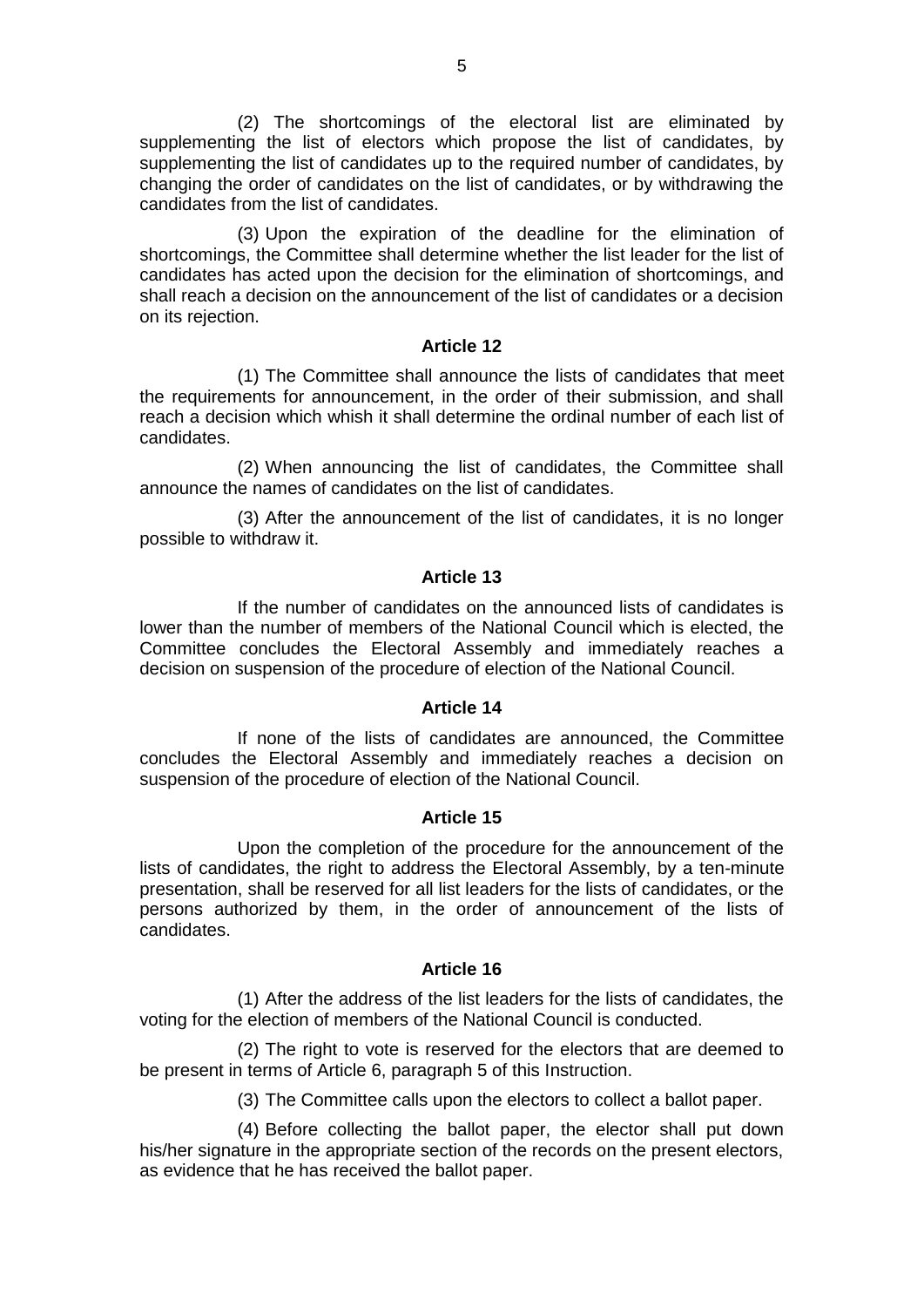(5) The Electoral Assembly elects the members of the National Council by applying a system of proportional, by voting for the lists of candidates.

(6) Voting shall last until all the electors present with the right to vote have voted, and for no longer than 120 minutes.

(7) Voting shall be carried out in secret, on ballot papers prepared according to the form prescribed by the Commission.

(8) The ballot papers are certified by the Commission.

(9) The ballot box used for voting is made in accordance with the Instructions on the shape and dimensions of a ballot box ("Official Gazette of the RS", No. 42/00).

(10) Vote may be cast for only one list of candidates, by entering the name of the list leader, i.e. the number of the list of candidates on the ballot paper.

(11) A ballot paper on which it can not be established with certainty who has received the vote shall be deemed invalid.

#### **Article 17**

(1) Immediately after the conclusion of voting, the Committee shall establish the voting results.

(2) The right to attend the establishing of the voting results is reserved for all the electors that are deemed to be present in terms of Article 6, paragraph 5 of this Instruction.

#### **Article 18**

(1) Establishing the election results involves determining: the number of electors attending the Electoral Assembly, according to the attendance records, the number of electors who have collected the ballot paper, the number of ballot papers in the ballot box, the number of invalid ballot papers, the number of valid ballot papers, the number of votes received by each list of candidates and the number mandates belonging to each list of candidates.

(2) The statistical processing of the voting results is performed by a representative of the Statistical Office of the Republic of Serbia.

### **Article 19**

(1) The Committee allocates the mandates of members of the National Council by applying the highest averages method (D'Hondt method).

(2) The mandates shall be allocated by dividing the total number of votes received by each list of candidates by numbers from one and concluding with the number of members of the National Council to be elected.

(3) The obtained quotients are sorted by size, while the number of largest coefficients that are taken into account corresponds to how many members of the National Council are elected.

(4) If two or more lists of candidates receive the same quotients on the basis of which one mandate is assigned, and there are no more unallocated mandates, the mandate will be assigned to the list of candidates that has received more votes.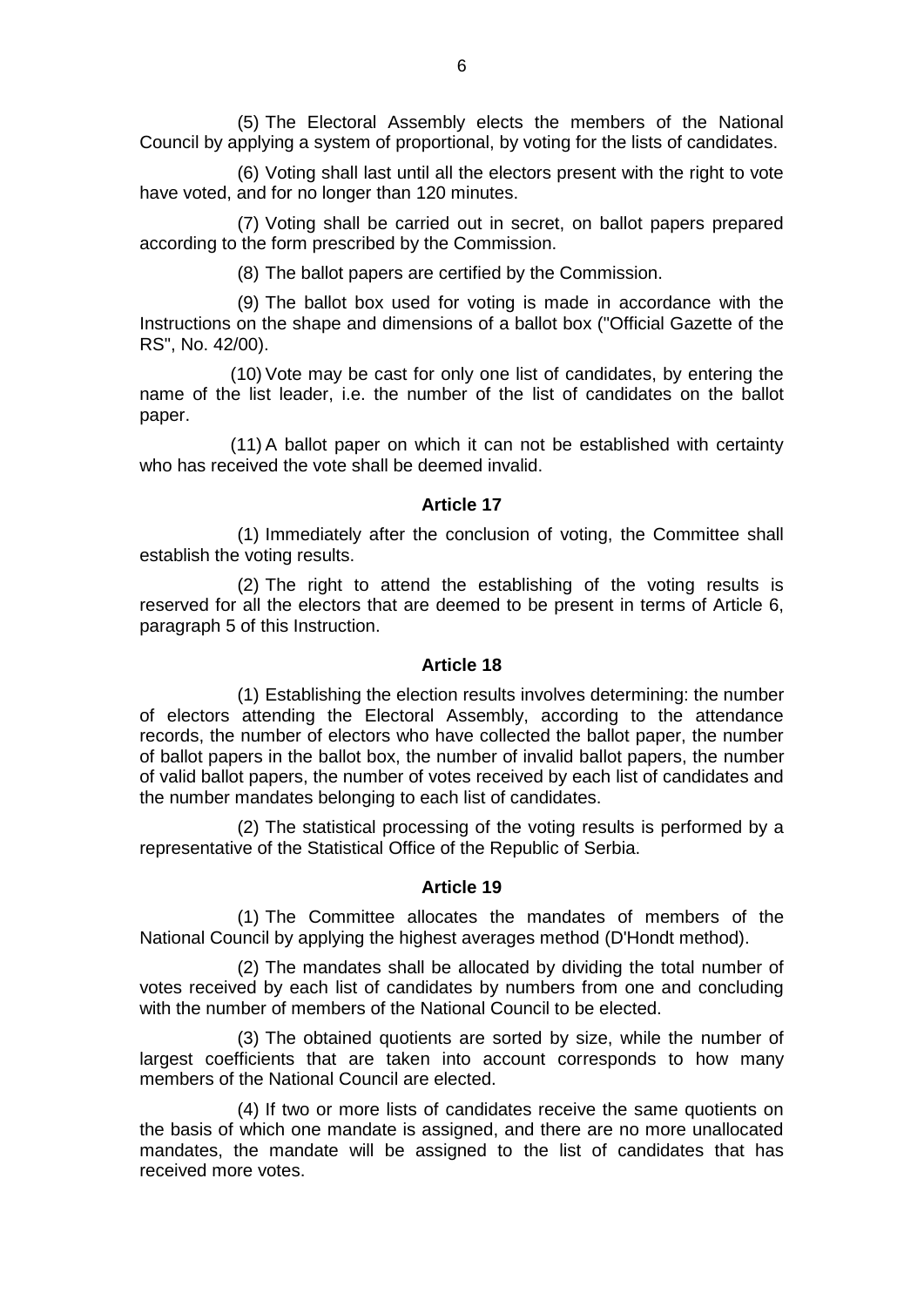(5) When the list of candidates has more mandates than its number of candidates for members of the National Council, the mandate is assigned to the list of candidates with the next highest quotient.

#### **Article 20**

(1) Immediately after establishing the results of the voting, the Committee shall draw up minutes on the work of the Electoral Assembly, on the form prescribed by the Commission.

(2) The minutes on the work on the Electoral Assembly shall include the remarks of the list leaders for the lists of candidates and electors who did not participate in the proposing of the lists of candidates.

(3) The minutes on the work on the Electoral Assembly shall be signed by all the members of the Committee and all list leaders for the lists of candidates.

(4) If any of the list leaders for the lists of candidates did not want to sign the minutes on the work on the Electoral Assembly, this shall be noted in the minutes.

(5) The right to a copy of the minutes on the work on the Electoral Assembly, certified by the seal of the Commission, is reserved for all list leaders for the lists of candidates.

## **Article 21**

By serving the copies of the minutes on the work on the Electoral Assembly, the Electoral Assembly is concluded.

#### **Article 22**

(1) Upon the conclusion of the Electoral Assembly, the Committee shall reach a decision on the results of the voting, which shall contain the information referred to in Article 18 of this Instruction.

(2) The decision on the results of the voting is published in the "Official Gazette of the Republic of Serbia".

#### **Article 23**

(1) The mandates belonging to a list of candidates are allocated to the candidates according to their order on the list of candidates, starting from the first candidate.

(2) The mandates for the members of the National Council are allocated by Committee's decision within three days from the establishing the final results of the election.

(3) The Committee reaches a decision on the allocation of the mandates for the members of the National Council to the Ministry, and publishes it in the "Official Gazette of the Republic of Serbia".

(4) Candidates to whom the mandates for the members of the National Council have been allocated shall be issued a certificate on the election for a member of the National Council.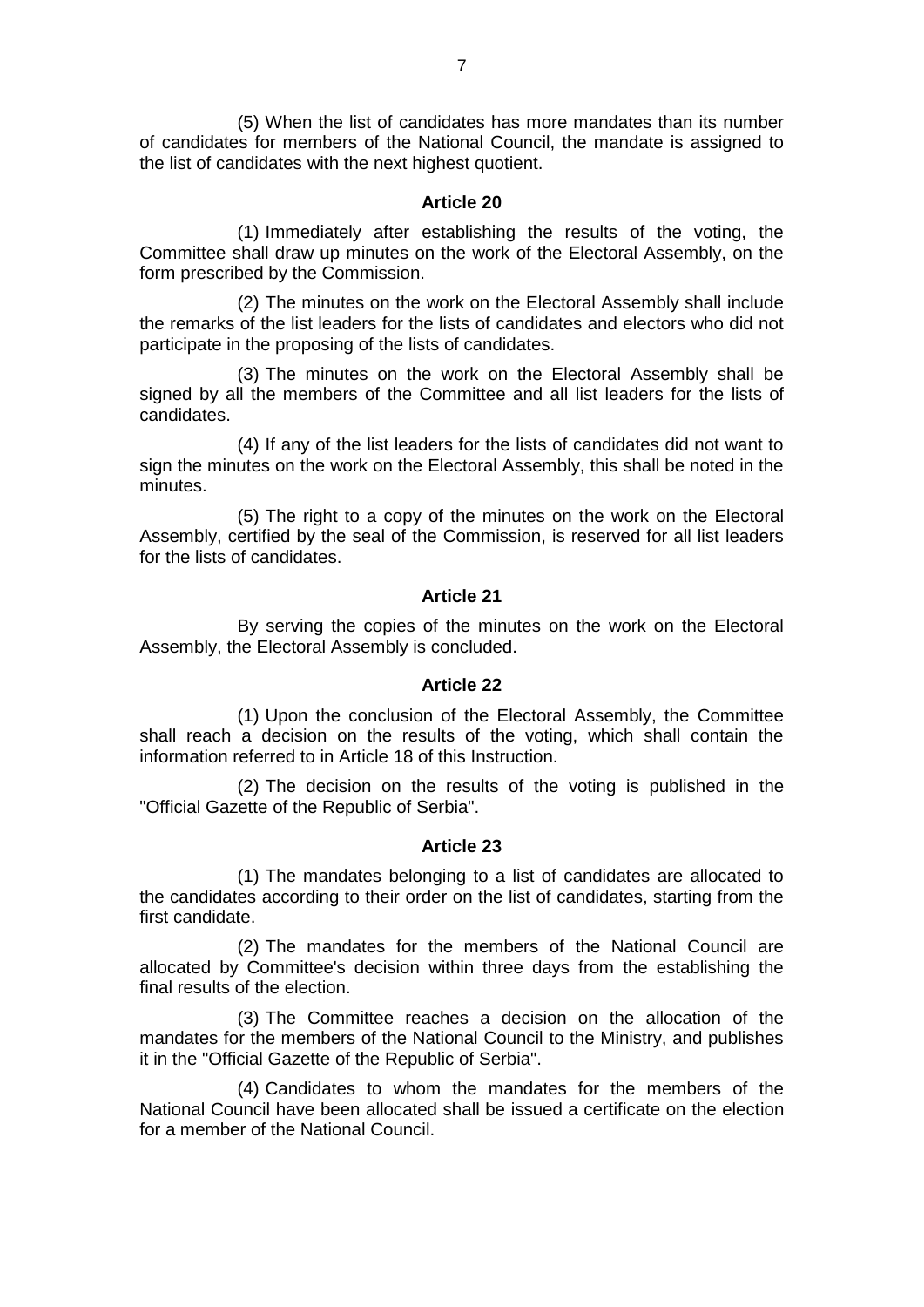#### **Article 24**

(1) The elector may file an appeal against any decision of the Committee to the Commission within three hours from reaching the said decision.

(2) The Commission decides on the appeal within 12 hours from the receipt of the appeal.

(3) A claim against the decision of the Commission may be filed before the Administrative Court within three hours from the receipt of the decision, while the Administrative Court shall decide on the said claim within 12 hours.

#### **Article 25**

(1) Interested registered associations, whose goals are achieved in the field of election and protection of human and minority rights, who wish to monitor the work of the Electoral Assembly, can submit an application to the Commission no later than five days prior to the day of holding the Electoral Assembly, on the form prescribed by the Commission, with the names of up to two adult citizens Republic of Serbia applying as observers.

(2) A copy from the Register of the association must be attached to the application.

(3) The Chairperson determines the fulfilment of the requirements for monitoring the work of the Electoral Assembly at the session of the Commission, based on the report by the Secretary of the Commission.

#### **Article 26**

(1) Interested international and foreign organizations and associations that wish to monitor the work of the Electoral Assembly shall submit an application to the Commission no later than ten days before the day of the holding of the Electoral Assembly, on the form prescribed by the Commission, with the names of up to two persons applying as observers and with no more than two interpreters who shall accompany the registered observers.

(2) The Commission shall, without any delay, submit the application referred to in paragraph 1 of this Article to the ministry in charge of foreign affairs, in order to receive an opinion, which it is obliged to submit to the Commission within three days from the date of its receipt.

(3) In the event of a favourable opinion by the ministry in charge of foreign affairs, the Chairperson shall, on the basis of the report by the Secretary of the Commission, note that the monitoring of the work of the Electoral Assembly has been granted to an international or foreign organization or association at the meeting of the Commission.

#### **Article 27**

(1) Interested representatives of foreign countries that wish to monitor the work of the Electoral Assembly shall submit an application to the Commission via the ministry in charge of foreign affairs no later than ten days before the day of the holding of the Electoral Assembly, on the form prescribed by the Commission, with the names of up to two persons applying as observers and with no more than two interpreters who shall accompany the registered observers.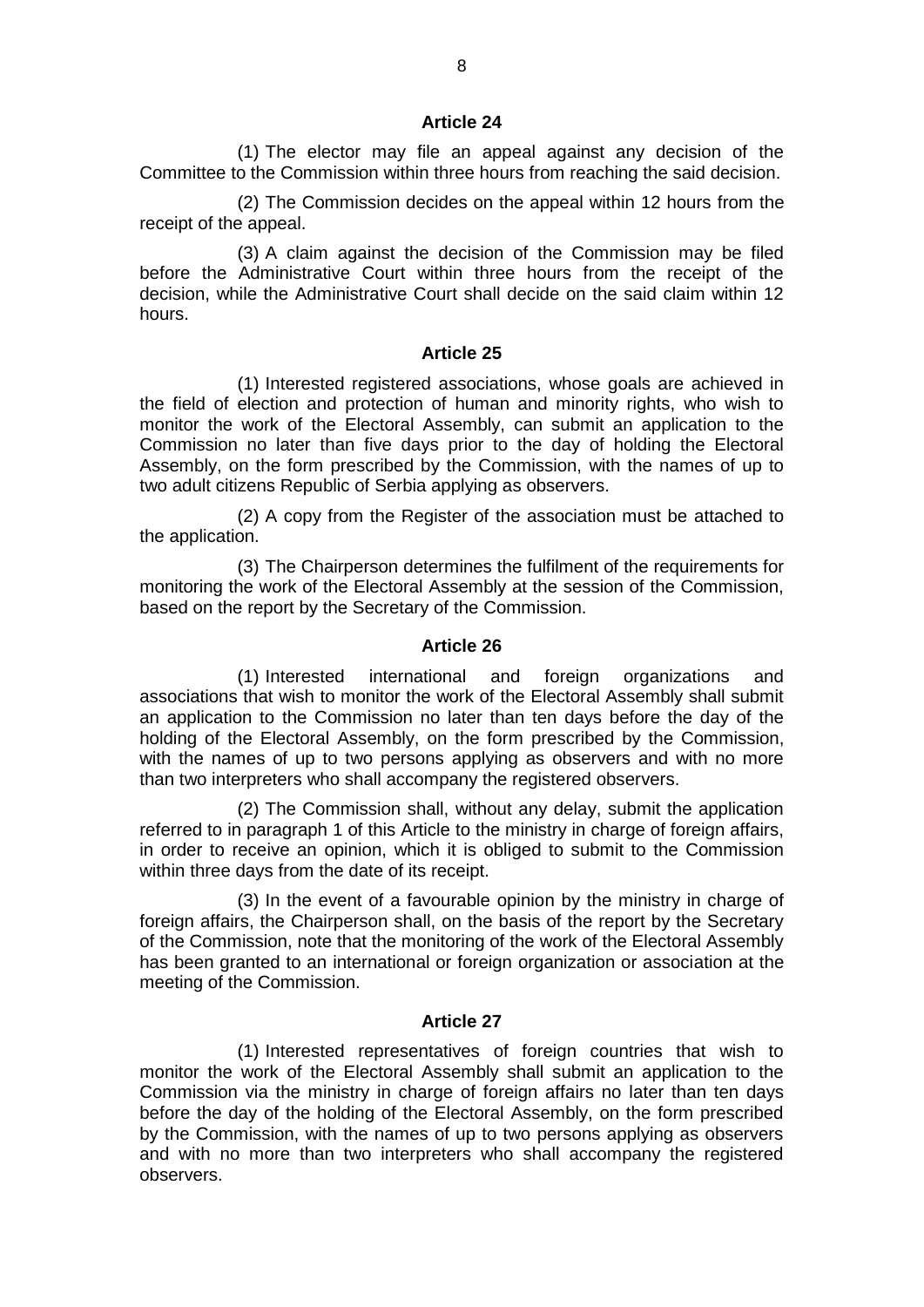(2) The Ministry in charge of foreign affairs shall forward the application referred to in paragraph 1 of this Article with the opinion to the Commission within three days from the date of their receipt.

(3) In the event of a favourable opinion by the ministry in charge of foreign affairs, the Chairperson shall, on the basis of the report by the Secretary of the Commission, note that the monitoring of the work of the Electoral Assembly has been granted to the representatives of a foreign country at the meeting of the Commission.

## **Article 28**

(1) After the statement on the fulfilment of the requirements for monitoring the work of the Electoral Assembly, the Commission issues an appropriate authority to monitor the work of the Electoral Assembly to the applicant, as well as the appropriate accreditations to the observers and interpreters in which the necessary information from the application for monitoring is entered.

(2) The costs of monitoring the work of the Electoral Assembly are borne by the applicants whose observers monitor the elections.

#### **Article 29**

(1) In case the elections via Electoral Assembly are held simultaneously with direct elections for members of National Councils of National Minorities, the provisions of the instructions for conducting direct elections for members of National Councils of National Minorities, which regulate the application for monitoring the work of the Commission, shall apply accordingly to the procedure of applying for observers.

(2) Observers whom the Commission has authorized to monitor the work of the Commission in conducting direct elections for members of National Councils of National Minorities have the right to monitor the work of the Electoral Assembly without a special application to the Commission, with the obligation of carrying the appropriate accreditation with them.

#### **Article 30**

(1) The Commission shall, by a special decision, prescribe forms for carrying out electoral actions established by the law and this Instruction.

(2) The text of the forms for submitting the list of candidates, the text on the ballot paper, the text of the minutes on the work of the Electoral Assembly and the text of the certificate on the election of a member of the National Council of the National Minority shall be printed in Serbian language, in Cyrillic script.

(3) If the election of members of the National Council of a National Minority, whose language and script are in official use in at least one local selfgovernment unit, is conducted within the Electoral Assembly, the texts of the materials referred to in paragraph 2 of this Article, except for the minutes on the work of the Electoral Assembly, shall be printed bilingually, i.e. in the language and script of the national minority, with the text in the language and script of the national minority printed below the text in Serbian language and Cyrillic script, in the same form and with the same font size.